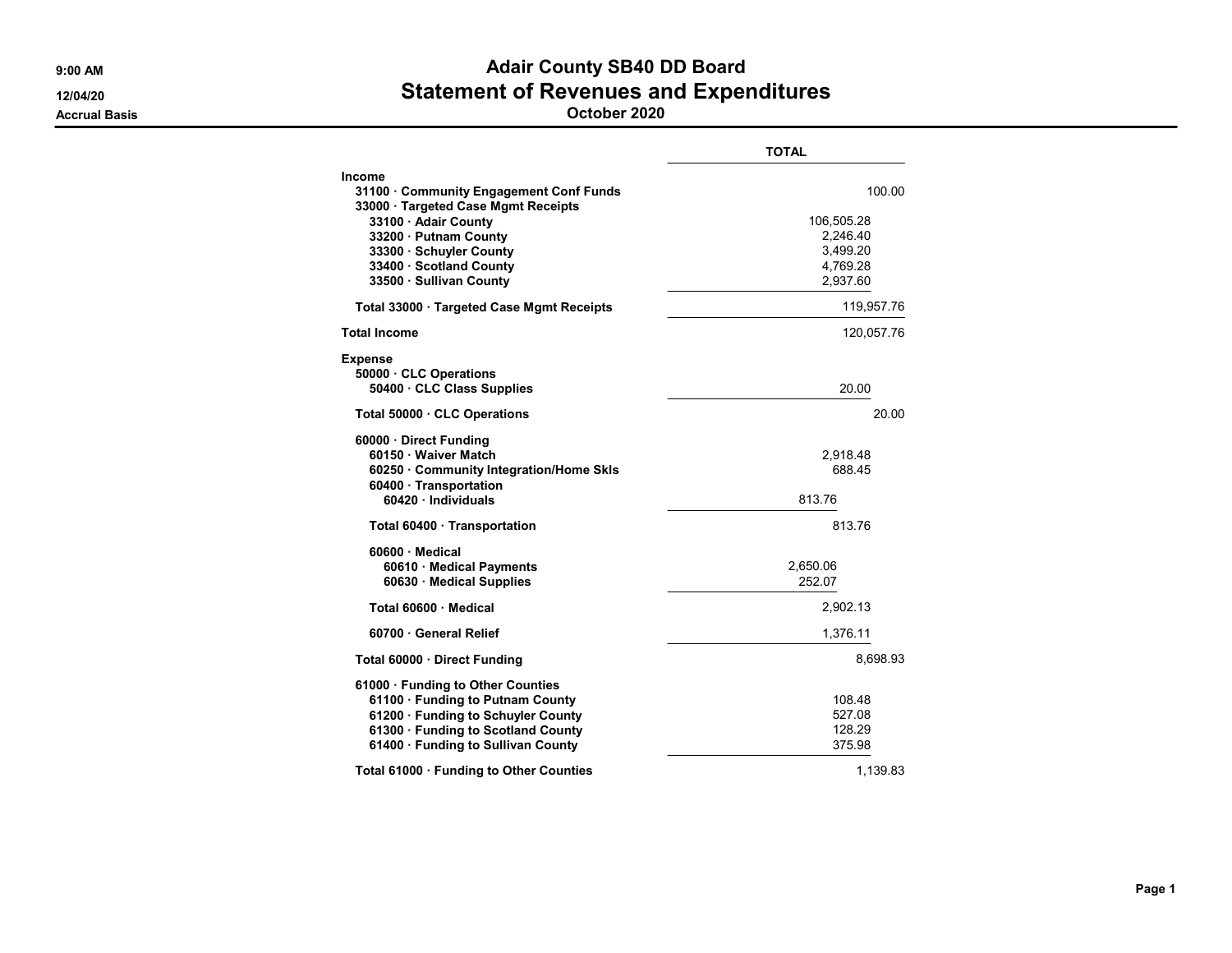|                                                                                                                                                      | <b>TOTAL</b>            |  |
|------------------------------------------------------------------------------------------------------------------------------------------------------|-------------------------|--|
| 80000 · Programming - Indirect<br>85000 · Employee Travel<br>71150 · TCM Adair Mileage<br>72150 · TCM Putnam Mileage<br>73150 · TCM Schuyler Mileage | 14.37<br>83.38<br>71.30 |  |
| Total 85000 · Employee Travel                                                                                                                        | 169.05                  |  |
| 87000 Office Expenses<br>87100 · Office Supplies<br>87110 Office Supplies-Country Club<br>87120 Office Supplies-McPherson                            | 138.00<br>702.56        |  |
| Total 87100 Office Supplies                                                                                                                          | 840.56                  |  |
| 87200 · Postage<br>87210 · Postage-General<br>87220 · Postage-TCM                                                                                    | 55.00<br>63.59          |  |
| Total 87200 · Postage                                                                                                                                | 118.59                  |  |
| 87400 Copier<br>87420 · Copier-McPherson                                                                                                             | 45.47                   |  |
| Total 87400 · Copier                                                                                                                                 | 45.47                   |  |
| 87700 · Building Maintenance<br>87710 Janitorial<br>87711 Janitorial-Country Club<br>87712 · Janitorial-McPherson                                    | 104.26<br>51.71         |  |
| Total 87710 · Janitorial                                                                                                                             | 155.97                  |  |
| 87720 Lawn Care<br>87721 Lawn Care-Country Club<br>87722 · Lawn Care-McPherson                                                                       | 200.00<br>60.00         |  |
| Total 87720 · Lawn Care                                                                                                                              | 260.00                  |  |
| Total 87700 · Building Maintenance                                                                                                                   | 415.97                  |  |
| 87800 · Software & Technology<br>87830 · Soft & Tech- Managed IT<br>87800 · Software & Technology - Other                                            | 3,197.00<br>8,579.00    |  |
| Total 87800 · Software & Technology                                                                                                                  | 11,776.00               |  |
| 87900 · Representative Payee Expense                                                                                                                 | 36.00                   |  |
| Total 87000 · Office Expenses                                                                                                                        | 13,232.59               |  |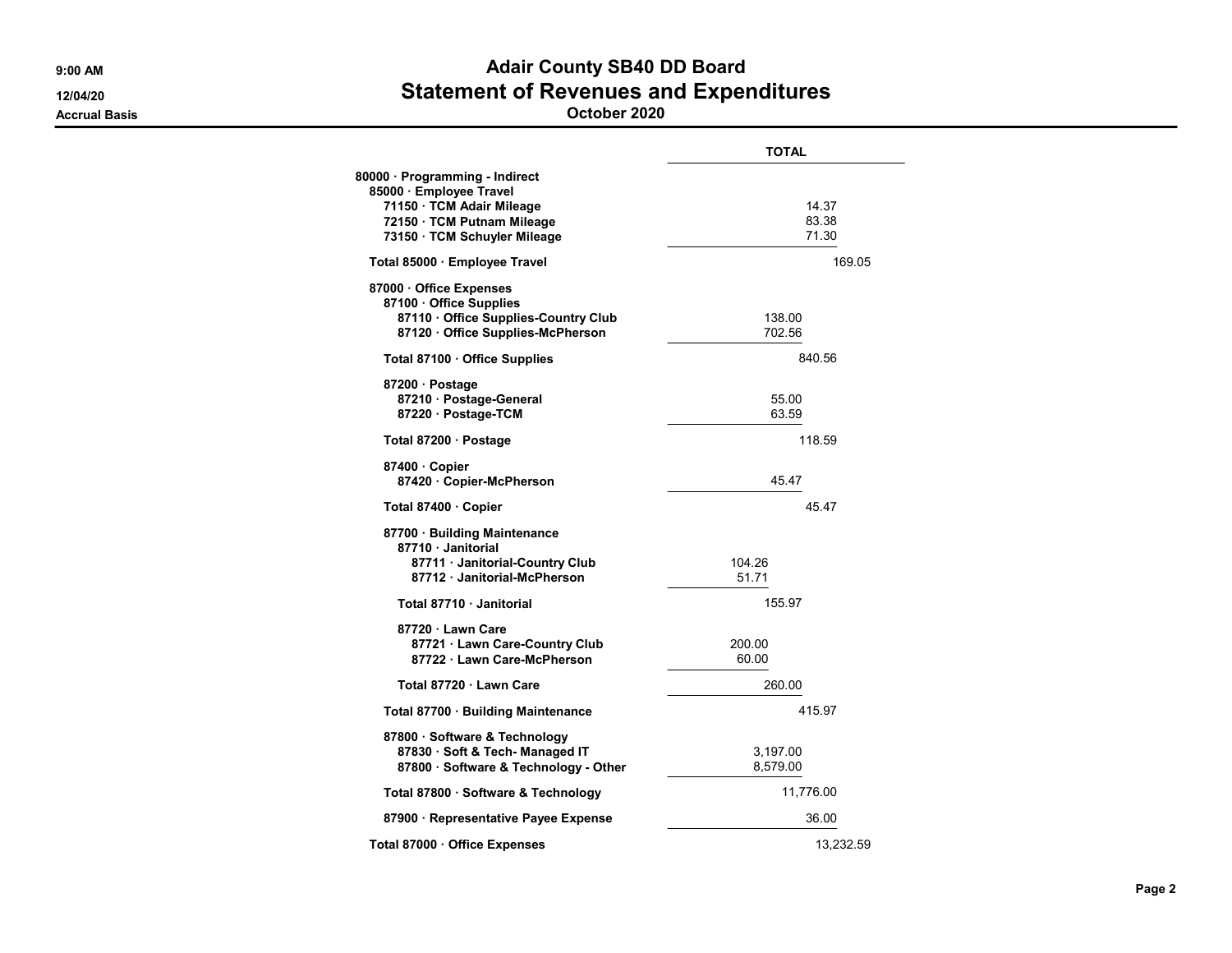TOTAL 87500 · Personnel 51000 · CLC Personnel 51100 · CLC Center Salary Expense 6,293.07 Total 51000 · CLC Personnel 6.293.07 66000 · Payroll Expenses 66500 · Salary Sick 2,240.09 66600 · FCCRA Leave 134.26 66700 · Salary Vacation 4,093.56 66000 · Payroll Expenses - Other 6,051.05 Total 66000 · Payroll Expenses 12,518.96 70300 · TCM Admin Salary 6,934.34 71110 · TCM Adair Salary Expense 27,536.27 72110 · TCM Putnam Salary Expense 2,145.10 73110 · TCM Schuyler Salary Expense 3,071.16 74110 · TCM Scotland Salary Expense 1,597.99 75110 · TCM Sullivan Salary Expense 3,090.89 87510 · Salary Expense 17,326.91 87540 · Employee Benefits 30,505.17 Total 87500 · Personnel 111,019.86 88500 · Training 100.00 89000 · Utilities 89100 · Electricity 89110 · Electricity-Country Club<br>149.64 · Sand Club 149.57<br>149.57 · Sand Club 149.57 89130 · Electricity-314 E McPherson Total 89100 · Electricity **499.21 199.21** 89200 · Gas 89210 · Gas-Country Club 35.48<br>89220 · Gas-McPherson 35.48 89220 · Gas-McPherson  $Total 89200 · Gas$   $70.96$ 89300 · Trash 89310 · Trash-Country Club 69.21 89320 · Trash-McPherson 96.00 Total 89300 · Trash 165.21